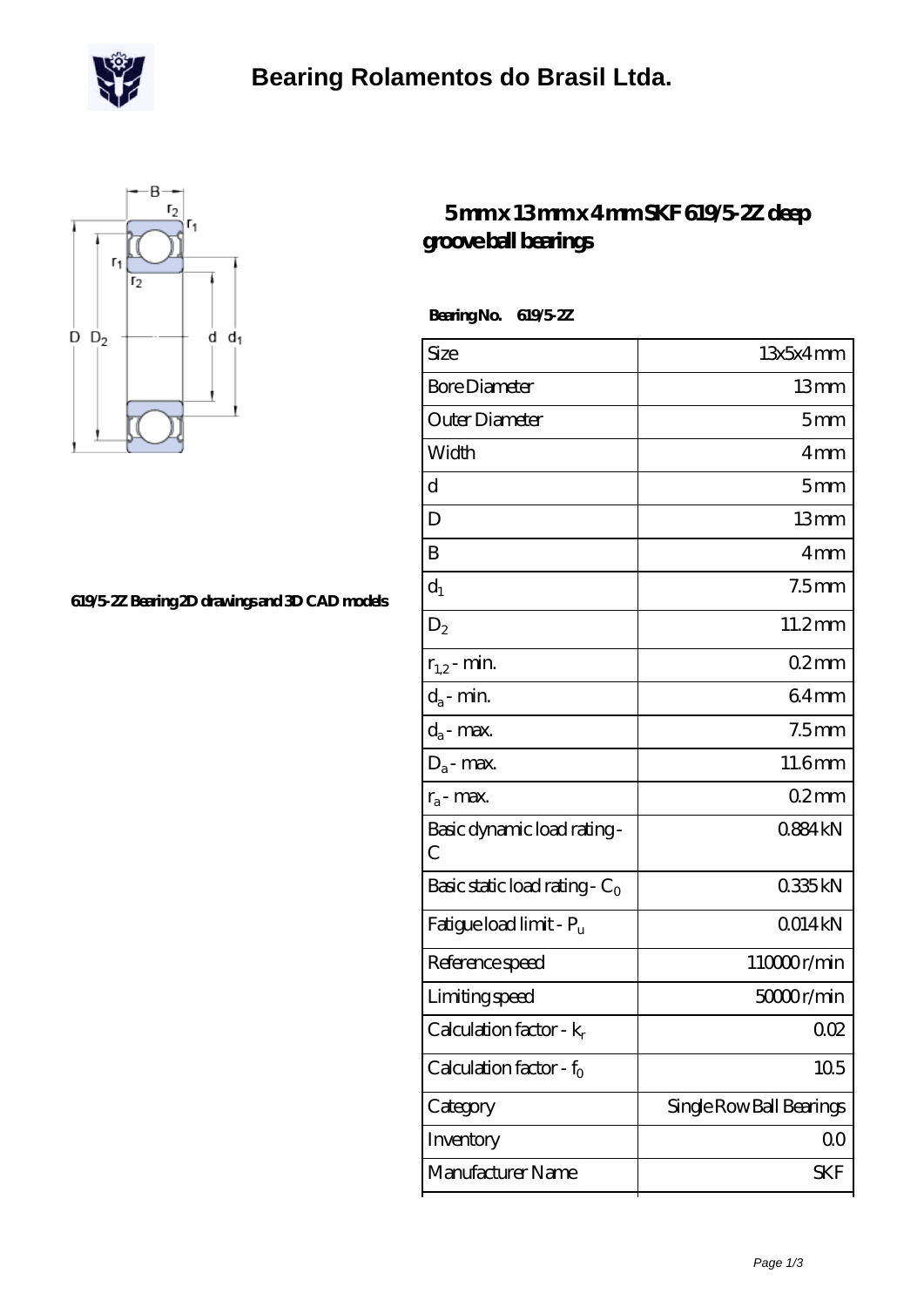

## **[Bearing Rolamentos do Brasil Ltda.](https://m.scottrobertalexander.com)**

| Minimum Buy Quantity               | N/A                                                                                                                                                                                    |
|------------------------------------|----------------------------------------------------------------------------------------------------------------------------------------------------------------------------------------|
| Weight / Kilogram                  | 0005                                                                                                                                                                                   |
| Product Group                      | BOO3O8                                                                                                                                                                                 |
| Enclosure                          | 2 Metal Shields                                                                                                                                                                        |
| Precision Class                    | ABEC 1   ISO PO                                                                                                                                                                        |
| Maximum Capacity / Filling<br>Slot | No                                                                                                                                                                                     |
| Rolling Element                    | <b>Ball Bearing</b>                                                                                                                                                                    |
| Snap Ring                          | No                                                                                                                                                                                     |
| Internal Special Features          | No                                                                                                                                                                                     |
| Cage Material                      | Steel                                                                                                                                                                                  |
| Internal Clearance                 | CO-Medium                                                                                                                                                                              |
| Inch - Metric                      | Metric                                                                                                                                                                                 |
| Long Description                   | 5MM Bore; 13MM Outside<br>Diameter; 4MM Outer Race<br>Diameter; 2 Metal Shields;<br>Ball Bearing, ABEC 1   ISO<br>PQ No Filling Slot; No Snap<br>Ring, No Internal Special<br>Features |
| Category                           | Single Row Ball Bearing                                                                                                                                                                |
| <b>UNSPSC</b>                      | 31171504                                                                                                                                                                               |
| Harmonized Tariff Code             | 8482105068                                                                                                                                                                             |
| Noun                               | Bearing                                                                                                                                                                                |
| Keyword String                     | Ball                                                                                                                                                                                   |
| Manufacturer URL                   | http://www.skf.com                                                                                                                                                                     |
| Manufacturer Item Number           | 619/52Z                                                                                                                                                                                |
| Weight/LBS                         | 0 <sub>01</sub>                                                                                                                                                                        |
| Outside Diameter                   | 0512Inch   13Millimeter                                                                                                                                                                |
| Bore                               | Q 197 Inch   5 Millimeter                                                                                                                                                              |
| Outer Race Width                   | 0.157 Inch   4 Millimeter                                                                                                                                                              |
| $d_1$                              | 7.5 <sub>mm</sub>                                                                                                                                                                      |
| $D_2$                              | 11.2mm                                                                                                                                                                                 |
| $r_{1,2}$ min.                     | $02$ mm                                                                                                                                                                                |
|                                    |                                                                                                                                                                                        |